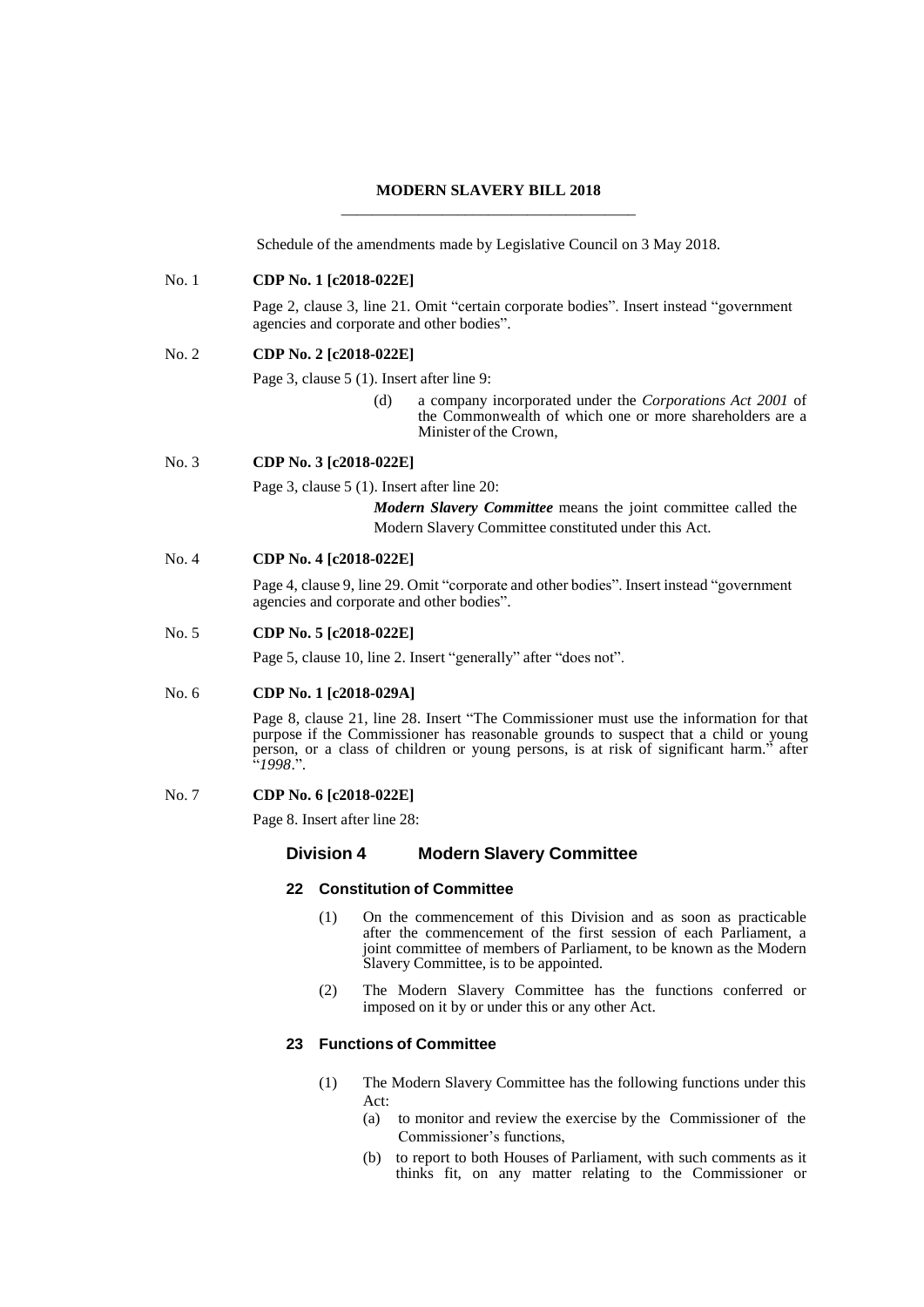connected with the exercise of the Commissioner's functions to which, in the opinion of the Committee, the attention of Parliament should be directed,

- (c) to examine each annual or other report of the Commissioner and report to both Houses of Parliament on any matter appearing in, or arising out of, any such report,
- (d) to recommend to both Houses of Parliament any changes that the Committee thinks desirable to the functions and procedures of the Commissioner,
- (e) to inquire into any question in connection with the Commissioner's functions that is referred to it by both Houses of Parliament, and report to both Houses on that question.
- (2) Nothing in this Division authorises the Modern Slavery Committee to investigate a matter relating to particular conduct.
- (3) The Commissioner may, as soon as practicable after a report of the Modern Slavery Committee has been tabled in a House of Parliament, make and furnish to the Presiding Officer of that House a report in response to the report of the Committee. Section 20 applies to such a report.

## **24 Membership of Committee**

- (1) The Modern Slavery Committee is to consist of 8 members, of whom:
	- (a) 4 are to be members of, and appointed by, the Legislative Council, and
	- (b) 4 are to be members of, and appointed by, the Legislative Assembly.
- (2) The appointment of members of the Committee is, as far as practicable, to be in accordance with the practice of Parliament with respect to the appointment of members to serve on joint committees of both Houses of Parliament.
- (3) A person is not eligible for appointment as a member of the Modern Slavery Committee if the person is a Minister of the Crown or a Parliamentary Secretary.
- (4) Schedule 2 contains provisions relating to the Modern Slavery Committee.

No. 8 **CDP No. 7 [c2018-022E]**

Page 9. Insert after line 45:

#### **23 Government agency procurement**

The Commissioner must regularly consult with the Auditor-General and the NSW Procurement Board to monitor the effectiveness of due diligence procedures in place to ensure that the procurement of goods and services by government agencies are not the product of modern slavery.

#### No. 9 **CDP No. 8 [c2018-022E]**

Page 14. Insert after line 29:

### **Schedule 2 Modern Slavery Committee**

(Section 24 (4))

# **1 Definition**

In this Schedule, *Committee* means the Modern Slavery Committee.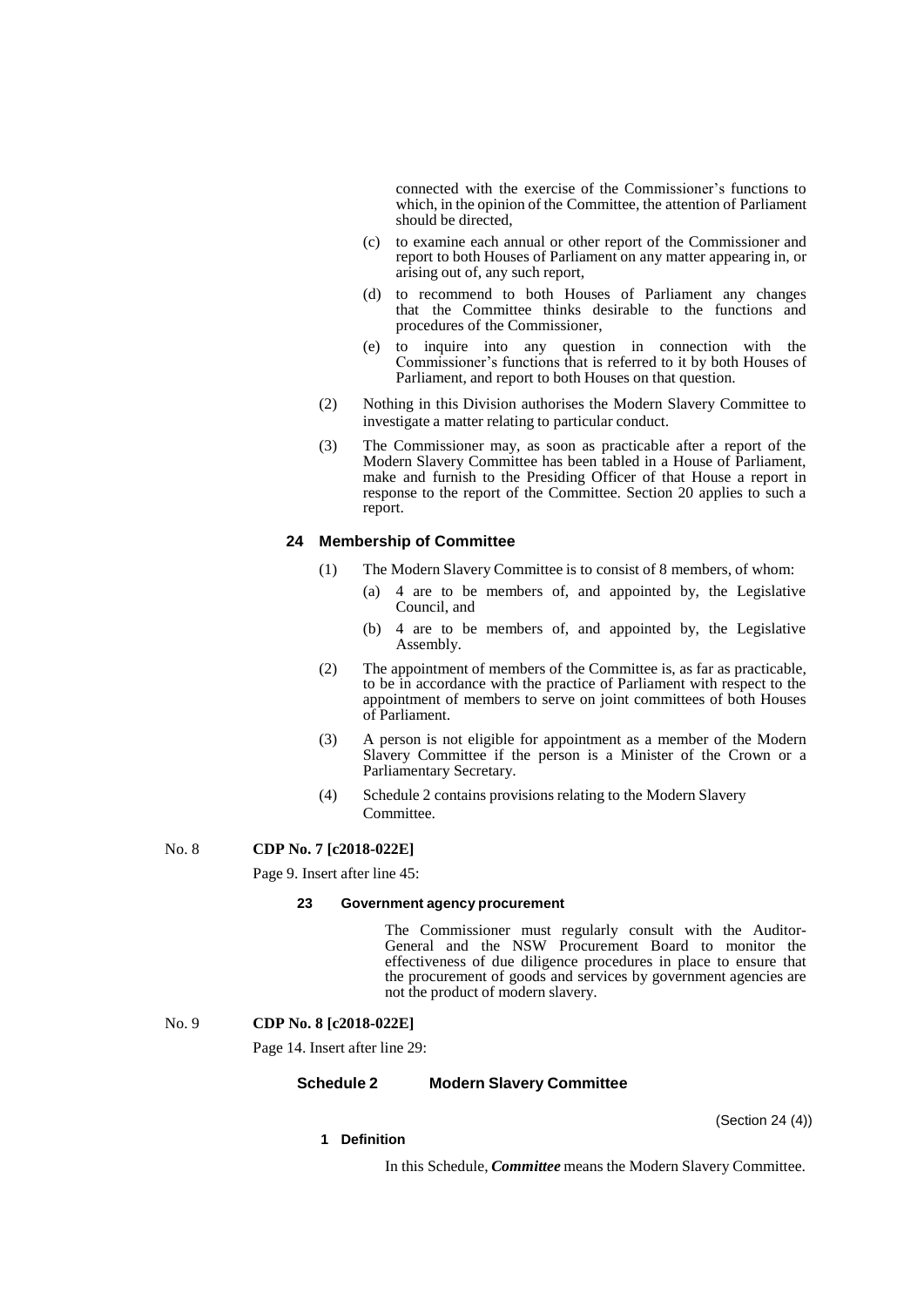## **2 Vacancies**

- (1) A member of the Committee ceases to hold office:
	- (a) when the Legislative Assembly is dissolved or expires by the effluxion of time, or
	- (b) if the member becomes a Minister of the Crown or a Parliamentary Secretary, or
	- (c) if the member ceases to be a member of the Legislative Council or Legislative Assembly, or
	- (d) if, being a member of the Legislative Council, the member resigns the office by instrument in writing addressed to the President of the Legislative Council, or
	- (e) if, being a member of the Legislative Assembly, the member resigns the office by instrument in writing addressed to the Speaker of the Legislative Assembly, or
	- (f) if the member is discharged from office by the House of Parliament to which the member belongs.
- (2) Either House of Parliament may appoint one of its members to fill a vacancy among the members of the Committee appointed by that House.

### **3 Chair and Deputy Chair**

- (1) There is to be a Chair and a Deputy Chair of the Committee, who are to elected by and (subject to subclause (2)) from the members of the Committee.
- (2) The Chair must not be a member of a party that has been elected to Government.
- (3) A member of the Committee ceases to hold office as Chair or Deputy Chair of the Committee if:
	- (a) the member ceases to be a member of the Committee, or
	- (b) the member resigns the office by instrument in writing presented to a meeting of the Committee, or
	- (c) the member is discharged from office by the Committee.
- (4) At any time when the Chair is absent from New South Wales or is, for any reason, unable to perform the duties of Chair or there is a vacancy in that office, the Deputy Chair may exercise the functions of the Chair under this Act or under the *Parliamentary Evidence Act 1901*.

#### **4 Procedure**

- (1) The procedure for the calling of meetings of the Committee and for the conduct of business at those meetings is, subject to this Act, to be as determined by the Committee.
- (2) The Clerk of the Parliaments is to call the first meeting of the Committee, and the first meeting of the Committee in each Parliament, in such manner as the Clerk thinks fit.
- (3) At a meeting of the Committee, 4 members constitute a quorum, but the Committee must meet as a joint committee at all times.
- (4) The Chair or, in the absence of the Chair, the Deputy Chair (or, in the absence of both the Chair and the Deputy Chair, a member of the Committee elected to chair the meeting by the members present) is to preside at a meeting of the Committee.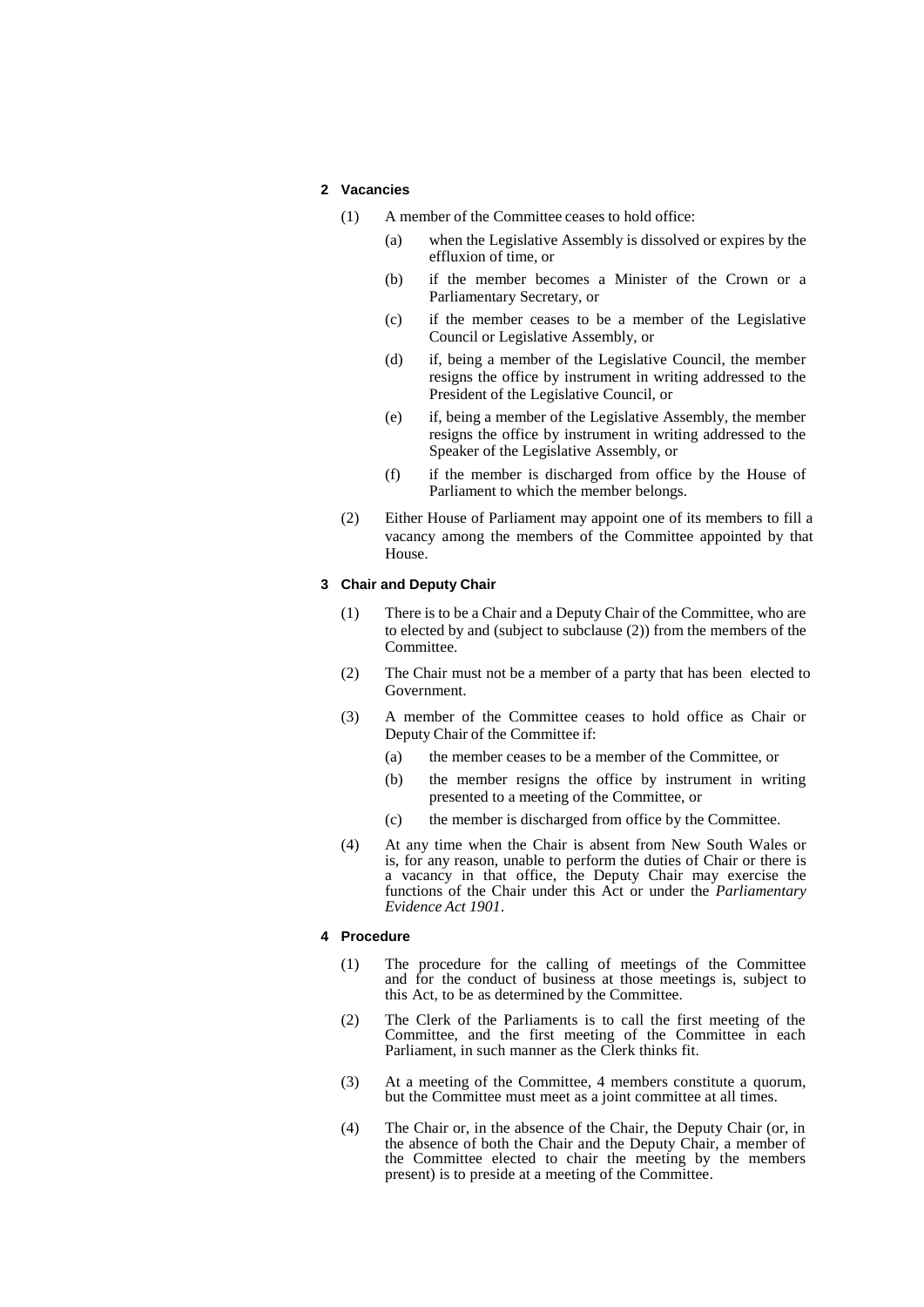- (5) The Deputy Chair or other member presiding at a meeting of the Committee has, in relation to the meeting, all the functions of the Chair.
- (6) The Chair, Deputy Chair or other member presiding at a meeting of the Committee has a deliberative vote and, in the event of an equality of votes, also has a casting vote.
- (7) A question arising at a meeting of the Committee is to be determined by a majority of the votes of the members present and voting.
- (8) The Committee may sit and transact business despite any prorogation of the Houses of Parliament or any adjournment of either House of Parliament.
- (9) The Committee may sit and transact business on a sitting day of a House of Parliament during the time of sitting.
- (10) Except as otherwise provided by this Act, the practice and procedure of the Committee is to be in accordance with the Standing Rules and Orders of the Legislative Council regulating the committees of the House.

#### **5 Reporting when Parliament not in session**

- (1) If a House of Parliament is not sitting when the Committee seeks to furnish a report to it, the Committee may present copies of the report to the Clerk of the House.
- (2) The report:
	- (a) on presentation and for all purposes is taken to have been laid before the House, and
	- (b) may be printed by authority of the Clerk, and
	- (c) if printed by authority of the Clerk, is for all purposes taken to be a document published by or under the authority of the House, and
	- (d) is to be recorded in the Minutes, or Votes and Proceedings, of the House on the first sitting day of the House after receipt of the report by the Clerk.

### **6 Evidence**

- (1) The Committee has power to send for persons, papers and records.
- (2) Subject to clause 7, the Committee must take all evidence in public.
- (3) If the Committee as constituted at any time has taken evidence in relation to a matter but the Committee as so constituted has ceased to exist before reporting on the matter, the Committee as constituted at any subsequent time, whether during the same or another Parliament, may consider that evidence as if it had taken the evidence.
- (4) The production of documents to the Committee is to be in accordance with the practice of the Legislative Council with respect to the production of documents to committees of the Legislative Council.

### **7 Confidentiality**

(1) If any evidence proposed to be given before, or the whole or a part of a document produced or proposed to be produced to, the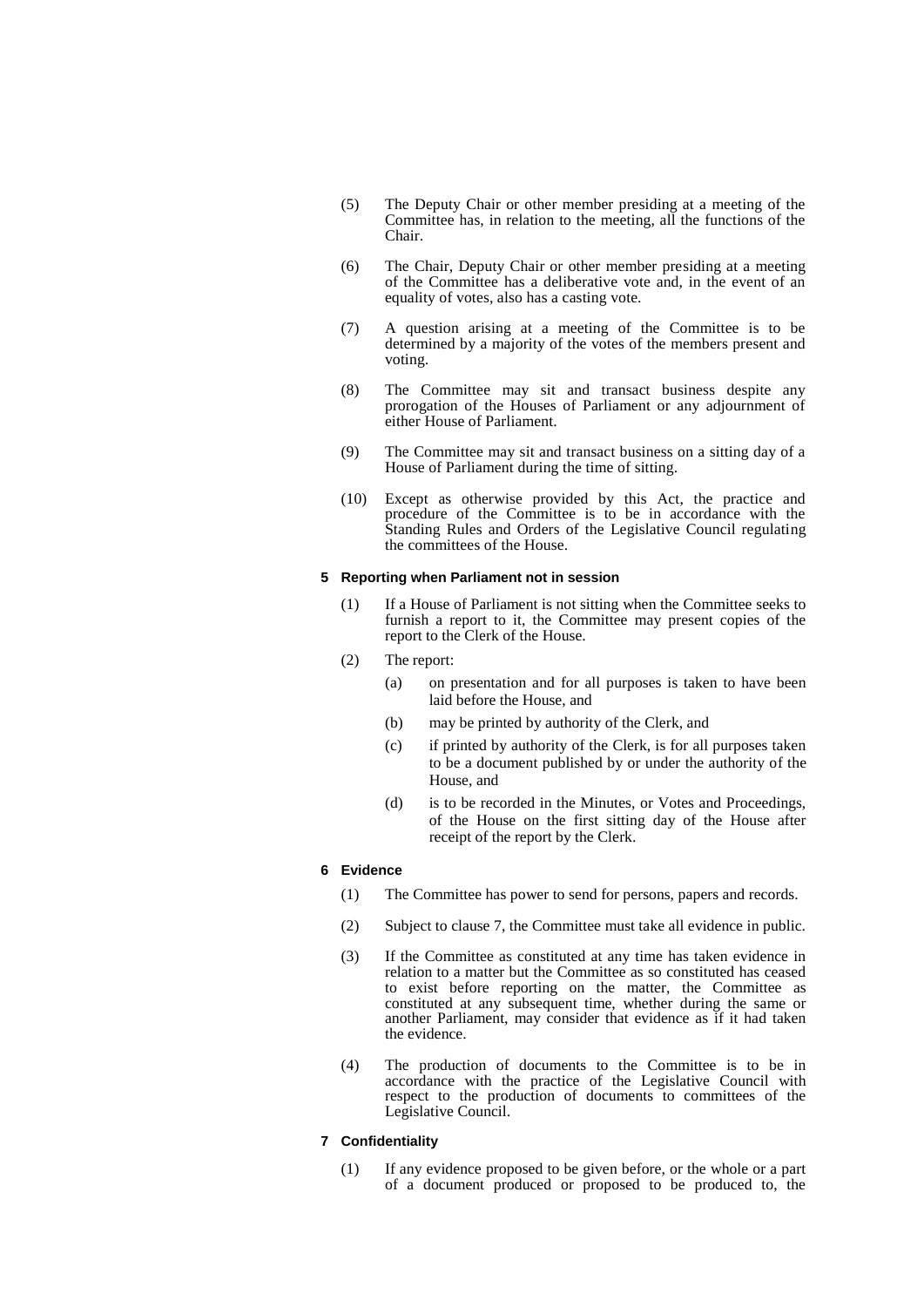Committee relates to a secret or confidential matter, the Committee may, and at the request of the witness giving the evidence or the person producing the document must:

- (a) take the evidence in private, or
- (b) direct that the document, or the part of the document, be treated as confidential.
- (2) If a direction under subclause (1) applies to a document or part of a document produced to the Committee:
	- (a) the contents of the document or part are, for the purposes of this clause, to be regarded as evidence given by the person producing the document or part and taken by the Committee in private, and
	- (b) the person producing the document or part is, for the purposes of this clause, to be regarded as a witness.
- (3) If, at the request of a witness, evidence is taken by the Committee in private:
	- (a) the Committee must not, without the consent in writing of the witness, and
	- (b) a person (including a member of the Committee) must not, without the consent in writing of the witness and the authority of the Committee under subclause (5),

disclose or publish the whole or a part of that evidence. Maximum penalty: 20 penalty units or imprisonment for 3 months, or both.

(4) If evidence is taken by the Committee in private otherwise than at the request of a witness, a person (including a member of the Committee) must not, without the authority of the Committee under subclause (5), disclose or publish the whole or part of that evidence.

Maximum penalty: 20 penalty units or imprisonment for 3 months, or both.

- (5) The Committee may, in its discretion, disclose or publish or, by writing under the hand of the Chair, authorise the disclosure or publication of evidence taken in private by the Committee, but this subclause does not operate so as to affect the necessity for the consent of a witness under subclause (3).
- (6) Nothing in this clause prohibits:
	- (a) the disclosure or publication of evidence that has already been lawfully published, or
	- (b) the disclosure or publication by a person of a matter of which the person has become aware otherwise than by reason, directly or indirectly, of the giving of evidence before the Committee.
- (7) This clause has effect despite section 4 of the *Parliamentary Papers (Supplementary Provisions) Act 1975*.
- (8) If evidence taken by the Committee in private is disclosed or published in accordance with this clause, sections 5 and 6 of the *Parliamentary Papers (Supplementary Provisions) Act 1975* apply to and in relation to the disclosure or publication as if it were a publication of that evidence under the authority of section 4 of that Act.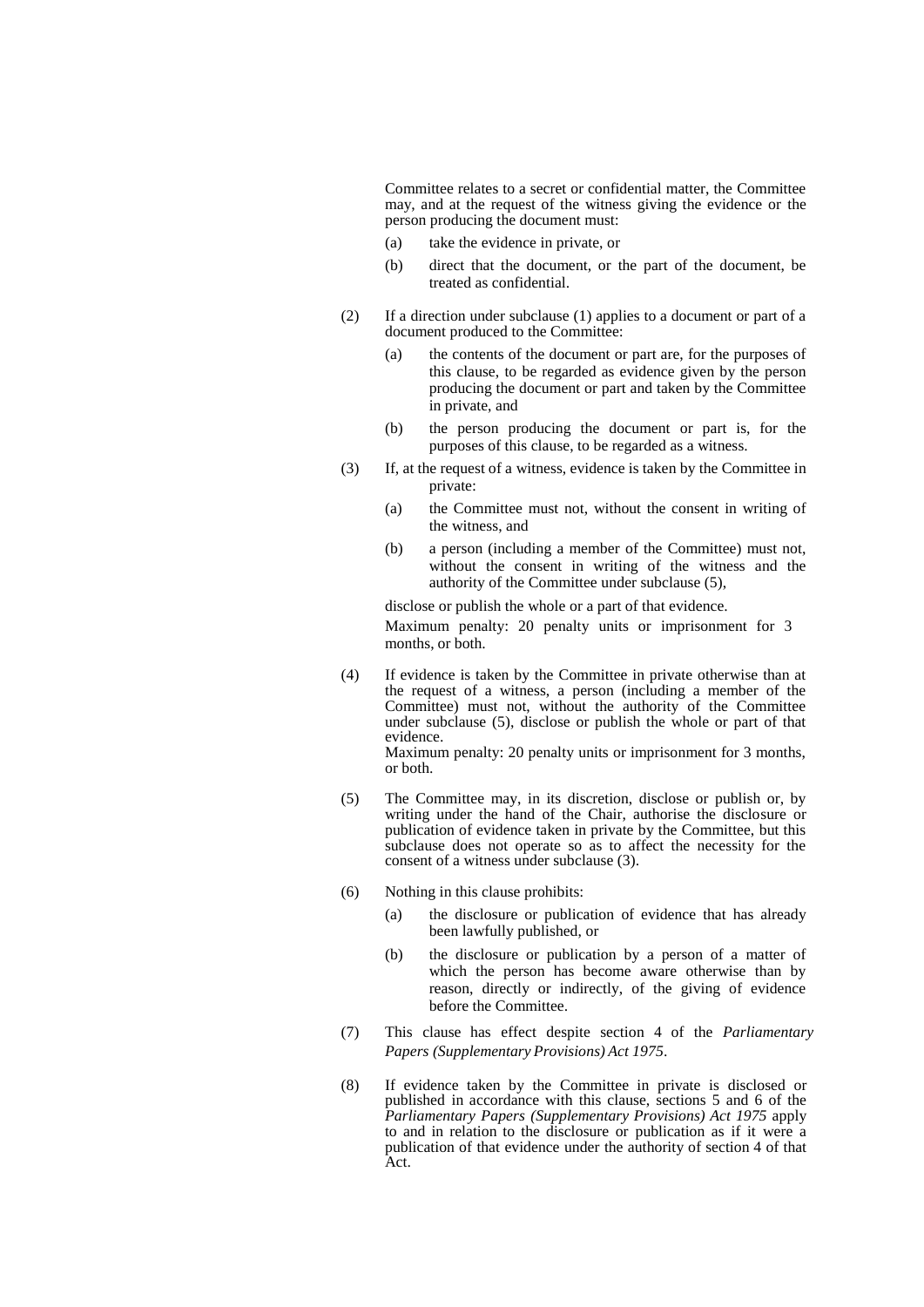**Note.** The *Defamation Act 2005* makes provision for 2 defences in respect of the publication of defamatory matter that is contained in evidence taken by, or documents produced to, the Committee in private, but only if the evidence or documents have been disclosed or published in accordance with this clause.

Section 28 of the *Defamation Act 2005* (when read with clause 8 of Schedule 2 to that Act) ensures that such documents attract the defence relating to public documents in defamation proceedings.

Section 29 of the *Defamation Act 2005* (when read with clause 17 of Schedule 3 to that Act) ensures that proceedings in which such evidence is taken or documents produced attract the defences relating to fair reports of proceedings of public concern in defamation proceedings.

#### **8 Application of certain Acts**

For the purposes of the *Parliamentary Evidence Act 1901* and the *Parliamentary Papers (Supplementary Provisions) Act 1975* and for any other purposes:

- (a) the Committee is to be regarded as a joint committee of the Legislative Council and Legislative Assembly, and
- (b) the proposal for the appointment of the Committee is to be regarded as having originated in the Legislative Council.

#### **9 Validity of certain acts or proceedings**

Any act or proceeding of the Committee is, even though at the time when the act or proceeding was done, taken or commenced there was:

- (a) a vacancy in the office of a member of the Committee, or
- (b) any defect in the appointment, or any disqualification, of a member of the Committee,

as valid as if the vacancy, defect or disqualification did not exist and the Committee were fully and properly constituted.

## No. 10 **GRN No. 1 [c2018-027]**

Page 15, Schedule 2. Insert before line 4:

An offence against the following section of the *Human Tissue Act 1983*:

| <b>Section</b> | <b>Description of offence</b> |
|----------------|-------------------------------|
|                | Trading in tissue prohibited  |

### No. 11 **CDP No. 2 [c2018-029A]**

Page 17, Schedule 4 [2]. Insert after line 24:

- (g) at the time of, or immediately before or after, the commission of the offence, the alleged offender intentionally or recklessly inflicts actual bodily harm on the alleged victim or any other person who is present or nearby,
- (h) at the time of, or immediately before or after, the commission of the offence, the alleged offender threatens to inflict actual bodily harm on the alleged victim or any other person who is present or nearby,
- (i) the alleged victim is (whether generally or at the time of the commission of the offence) under the authority of the alleged offender,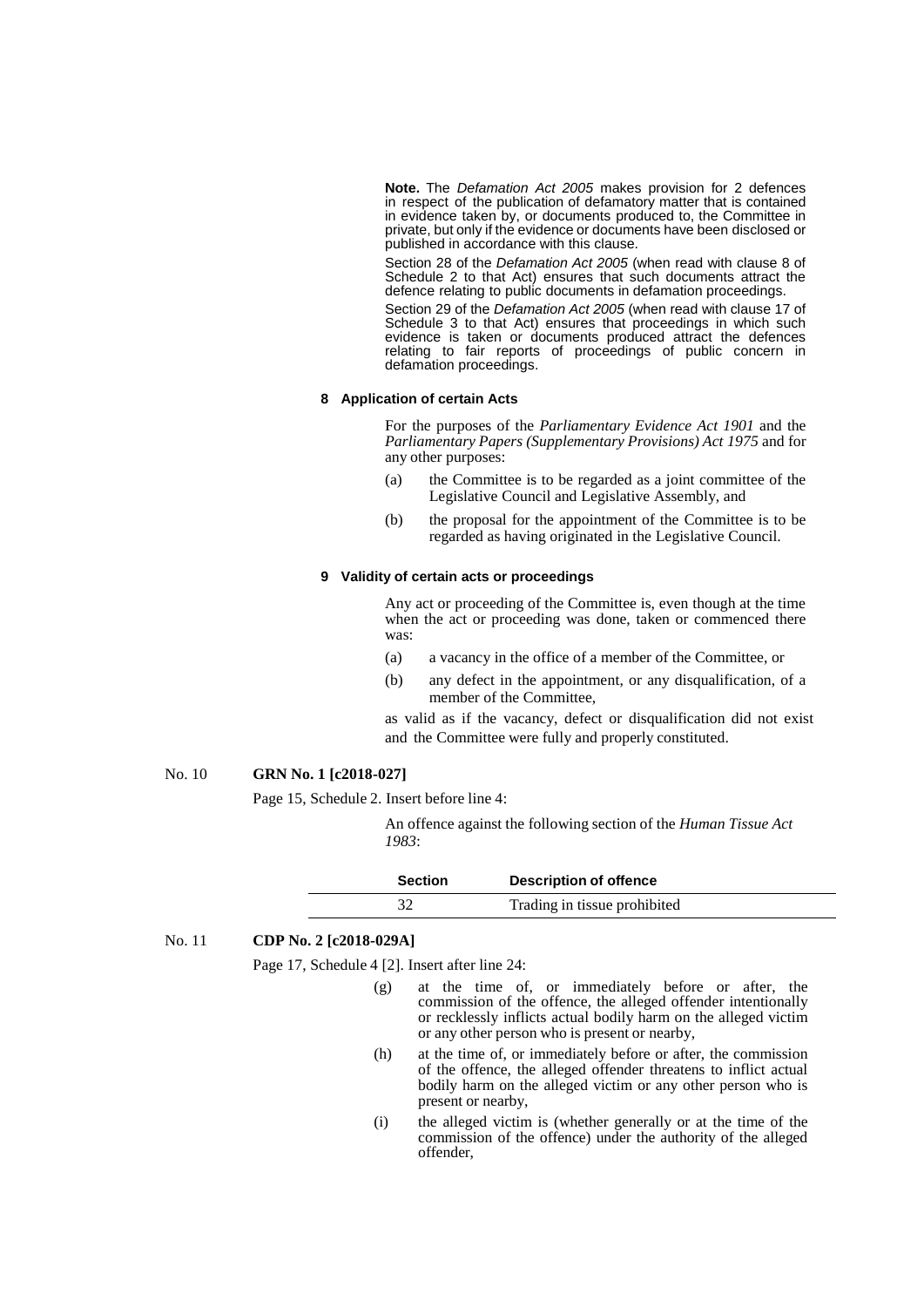(j) the alleged offender breaks and enters into any dwelling-house or other building with the intention of committing the offence or any other serious indictable offence.

## No. 12 **CDP No. 9 [c2018-022E]**

Page 20, Schedule 4, proposed section 93AB (4). Insert after line 20:

(d) without limiting paragraph (c), whether the person has been coerced, threatened or deceived into doing anything which involves the supply or sale of the person's tissue (within the meaning of the *Human Tissue Act 1983*).

No. 13 **CDP No. 10 [c2018-022E]**

Page 24, Schedule 5. Insert after line 6:

## **5.6 Public Finance and Audit Act 1983 No 152**

#### **Part 3, Division 2B**

Insert after section 38E:

#### **Division 2B Modern slavery audit**

#### **38F Definitions**

In this Division:

*audit* includes examination and inspection.

*government agency* has the meaning it has in the *Modern Slavery Act 2018*.

*modern slavery* has the meaning it has in the *Modern Slavery Act 2018*.

*modern slavery audit* means an audit under this Division.

#### **38G Modern slavery audit by Auditor-General**

- (1) The Auditor-General may, when the Auditor-General considers it appropriate to do so, conduct a risk-based audit of all or any particular activities of a government agency to determine whether the government agency is ensuring that goods and services procured by and for the agency are not the product of modern slavery.
- (2) In exercising functions under this section, the Auditor-General is to consider whether the government agency has exercised due diligence in relation to procurement of goods and services and has complied with any directions of the NSW Procurement Board under section 175 (3) (a1) of the *Public Works and Procurement Act 1912*.
- (3) In subsection (2), *due diligence* includes taking reasonable steps (whether by way of contractual terms or otherwise) to ensure the primary supplier of goods and services is responsible for implementing processes to eliminate or minimise the risk of the goods or services supplied being products of modern slavery.
- (4) A modern slavery audit is separate from, and does not affect, any other audit required or authorised by or under this or any other Act.
- (5) A single modern slavery audit may relate to the activities of more than one government agency.